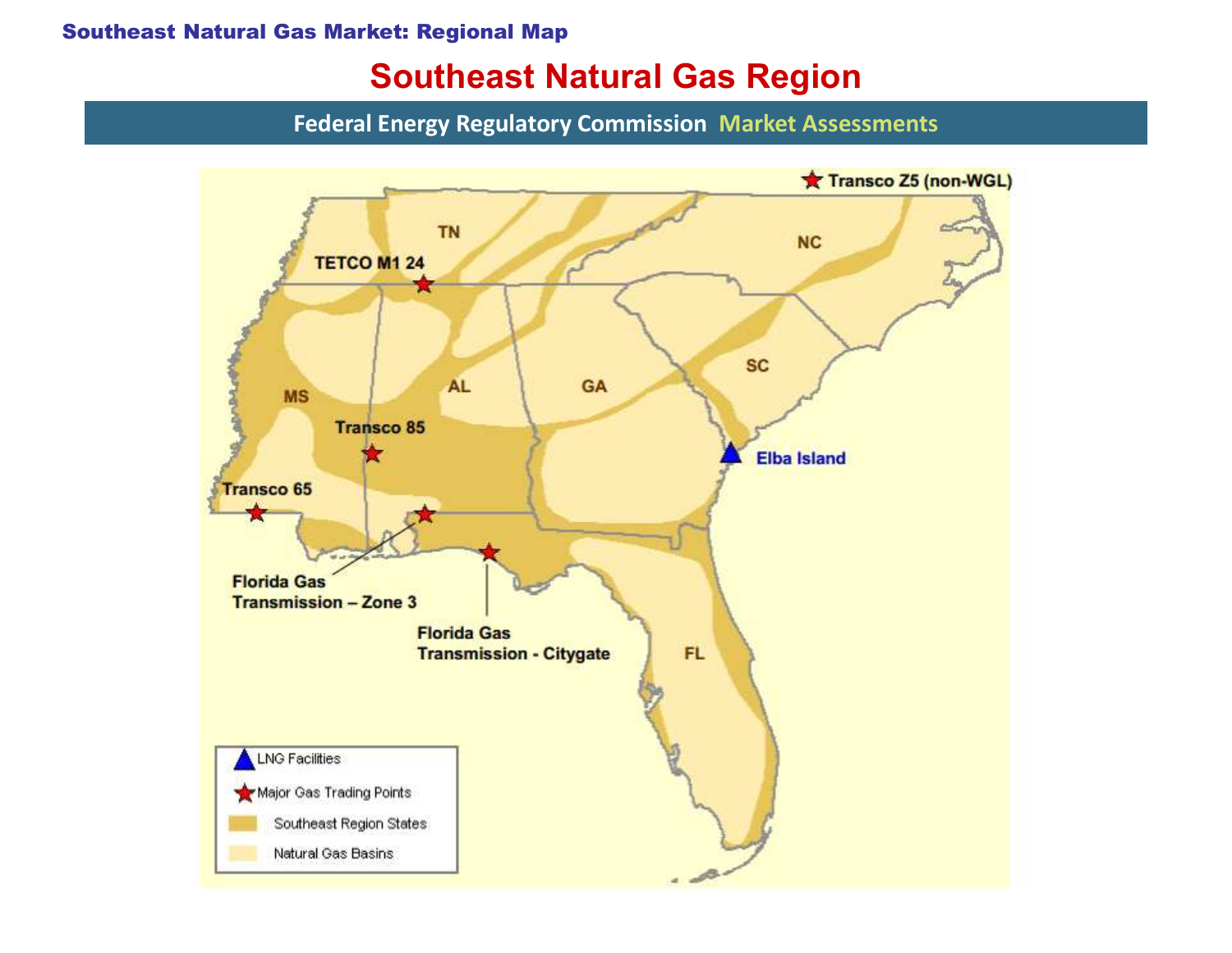## Southeast Day-Ahead Prices Averaged Annually/Seasonally Southeast Natural Gas Market: Annual Hub Prices

|                               | <b>Itural Gas Market: Annual Hub Prices</b><br><b>Southeast Day-Ahead Prices</b> |                                     |                  |            |                  |  |
|-------------------------------|----------------------------------------------------------------------------------|-------------------------------------|------------------|------------|------------------|--|
|                               |                                                                                  | <b>Averaged Annually/Seasonally</b> |                  |            |                  |  |
|                               | <b>Federal Energy Regulatory Commission Market Assessments</b>                   |                                     |                  |            |                  |  |
|                               | <b>Average Day</b>                                                               |                                     |                  |            |                  |  |
|                               | <b>Ahead Prices</b>                                                              |                                     | <b>Texas Gas</b> |            |                  |  |
|                               | (S/MM)                                                                           | FGT Z3                              | <b>Z1</b>        | <b>TZ1</b> | <b>Henry Hub</b> |  |
| 2019                          | Annual                                                                           | 2.52                                | 2.33             | 2.42       | 2.51             |  |
|                               | <b>Summer</b>                                                                    | 2.43                                | 2.16             | 2.32       | 2.39             |  |
|                               | <b>Winter 2019/2020</b>                                                          | 2.06                                | 1.93             | 2.00       | 2.07             |  |
| 2020                          | <b>Annual</b>                                                                    | 2.02                                | 1.85             | 1.94       | 1.99             |  |
|                               | <b>Summer</b>                                                                    | 1.94                                | 1.75             | 1.83       | 1.88             |  |
|                               | <b>Winter 2020/2021</b>                                                          | 3.11                                | 3.04             | 2.84       | 3.08             |  |
| 21<br>$\overline{\mathbf{S}}$ | Annual                                                                           | 3.90                                | 3.70             | 3.68       | 3.84             |  |
|                               | <b>Summer</b>                                                                    | 3.94                                | 3.67             | 3.80       | 3.87             |  |
|                               | <b>Winter 2021/2022</b>                                                          | 4.55                                | 4.27             | 4.34       | 4.50             |  |
| <b>TD</b>                     | <b>Annual</b>                                                                    | 4.67                                | 4.37             | 4.43       | 4.61             |  |
|                               | <b>Summer</b>                                                                    |                                     |                  |            |                  |  |
| 2022                          |                                                                                  |                                     |                  |            |                  |  |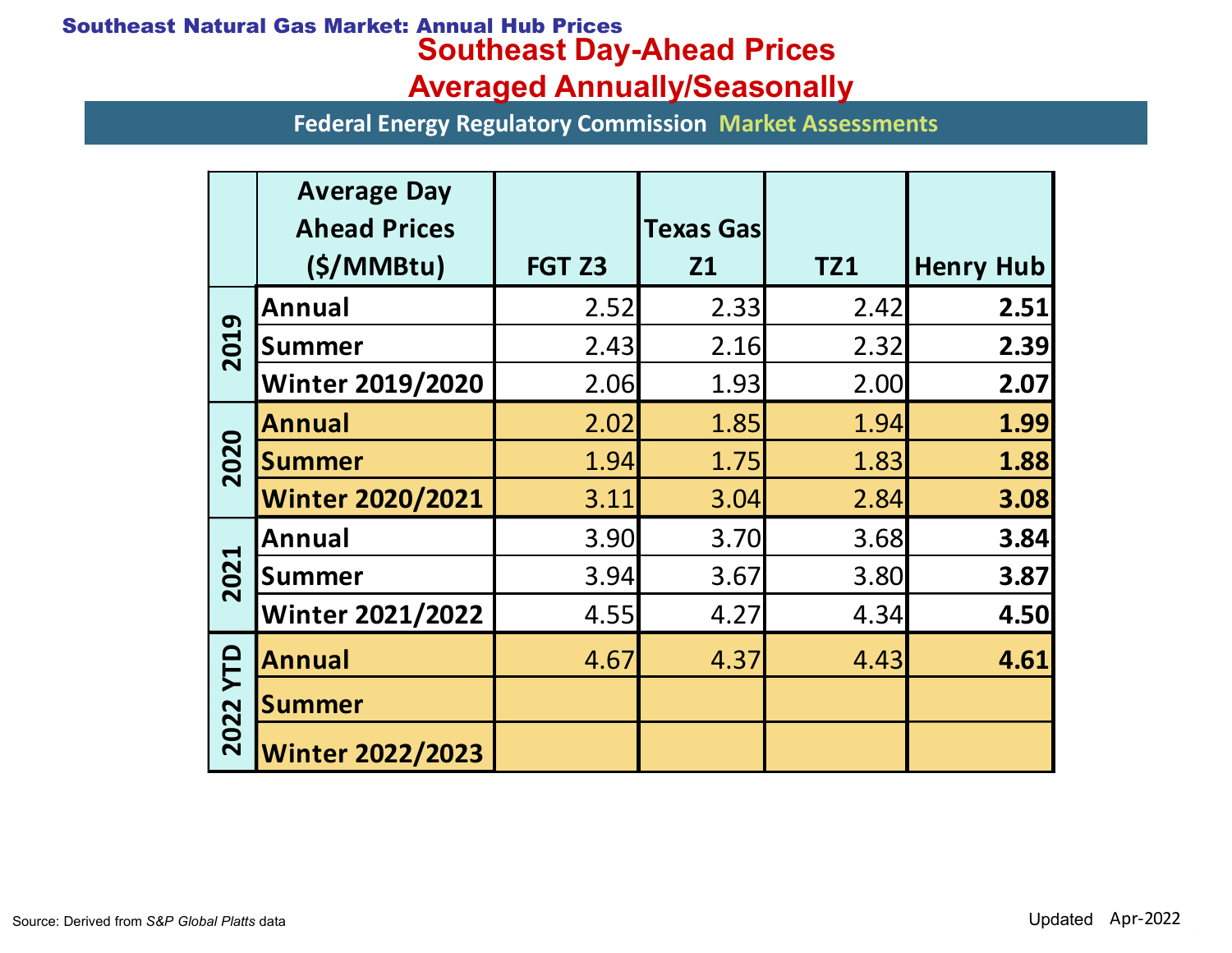#### Southeast Natural Gas Market: Day-Ahead Prices

# Southeast Day-Ahead Prices

Federal Energy Regulatory Commission Market Assessments



Source: Derived from S&P Global Platts data

Note: The inset graphic now shows spot prices for the full y-axis range not the 30-day moving average.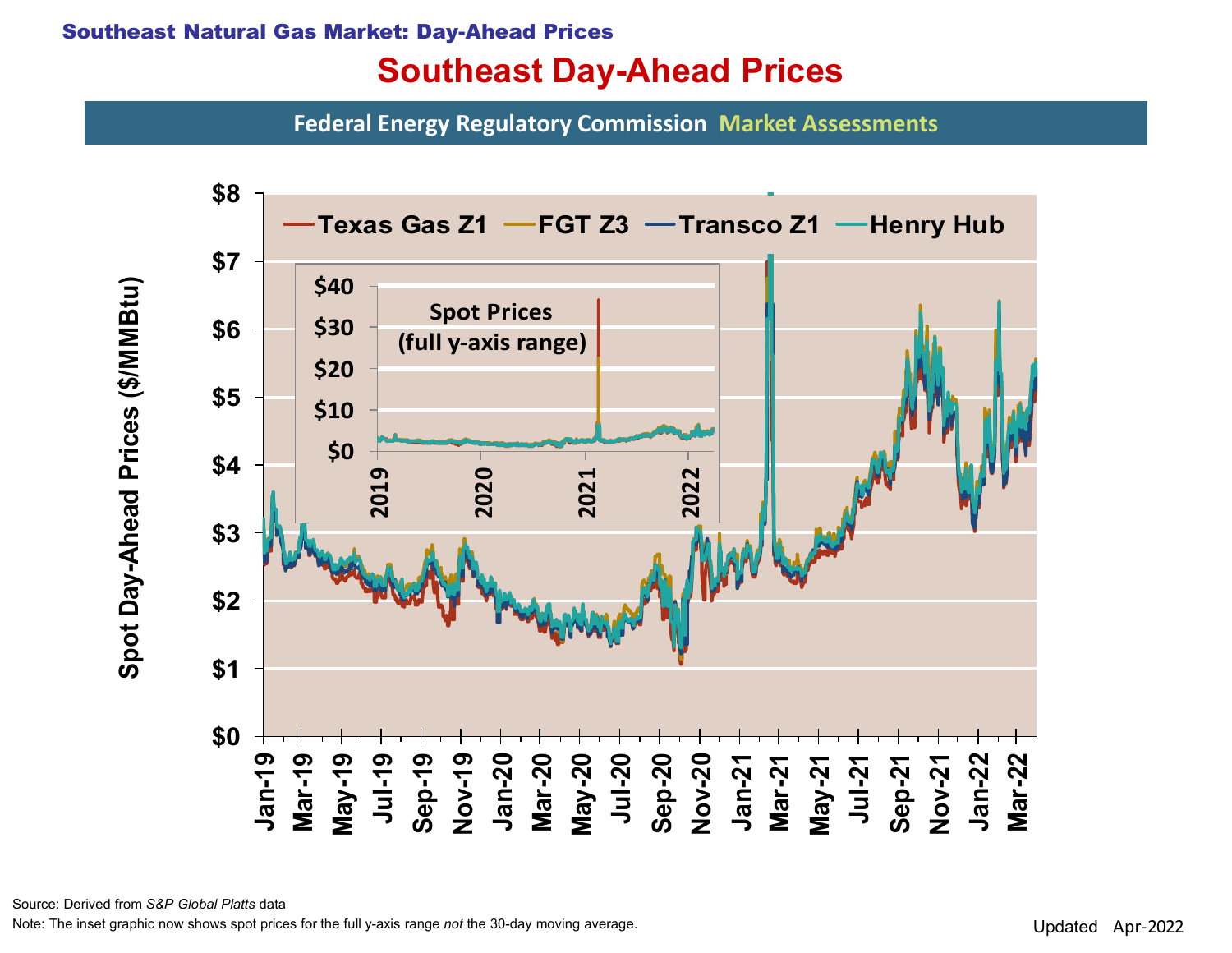### Southeast Natural Gas Market: Daily Basis To Henry Hub Southeast Day-Ahead Basis

Federal Energy Regulatory Commission Market Assessments



Source: Derived from S&P Global Platts data

Note: The inset graphic now shows spot basis for the full y-axis range not the 30-day moving average.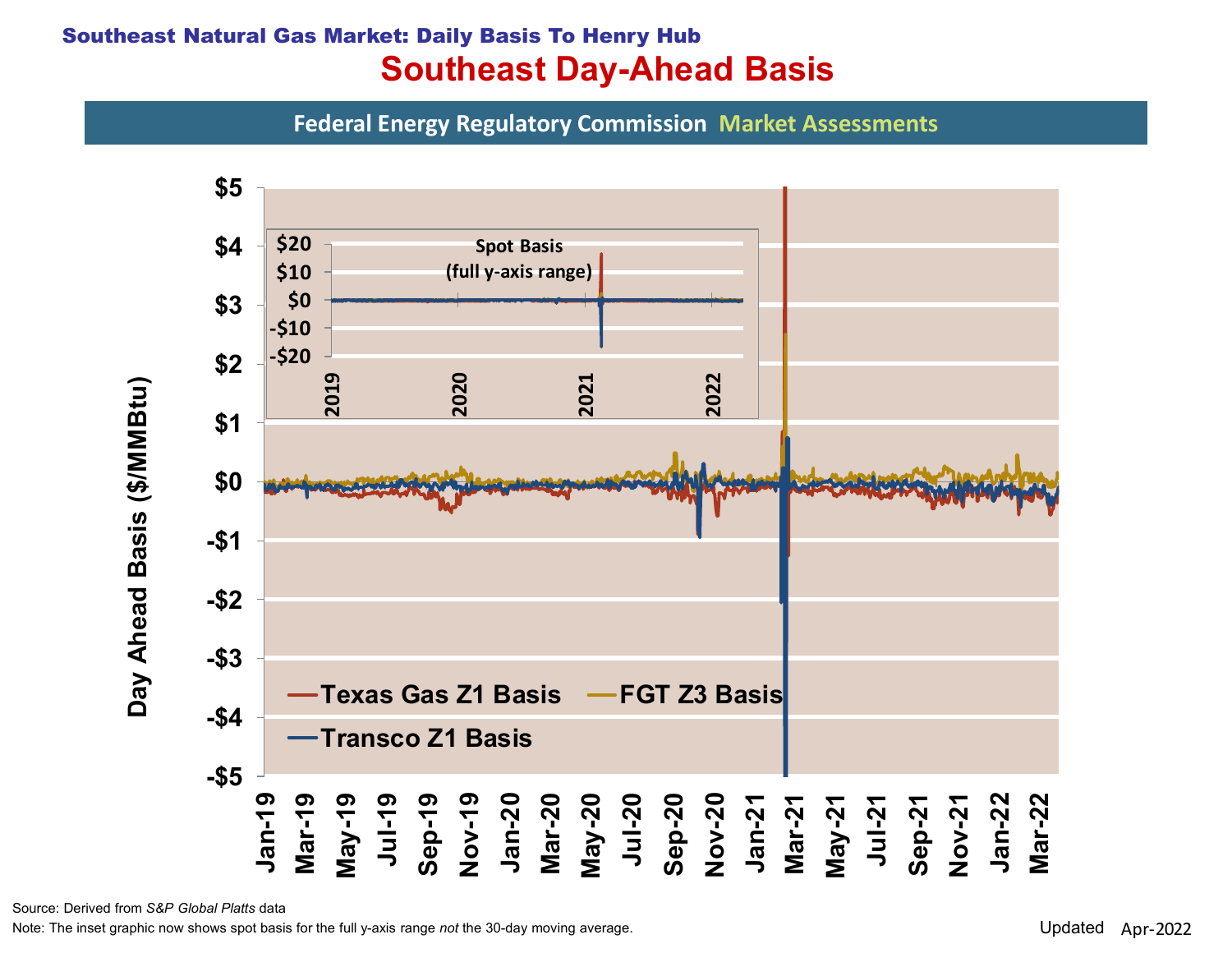## Southeast Natural Gas Market: Average Basis to Henry Hub Southeast Basis to Henry Hub Averaged Monthly

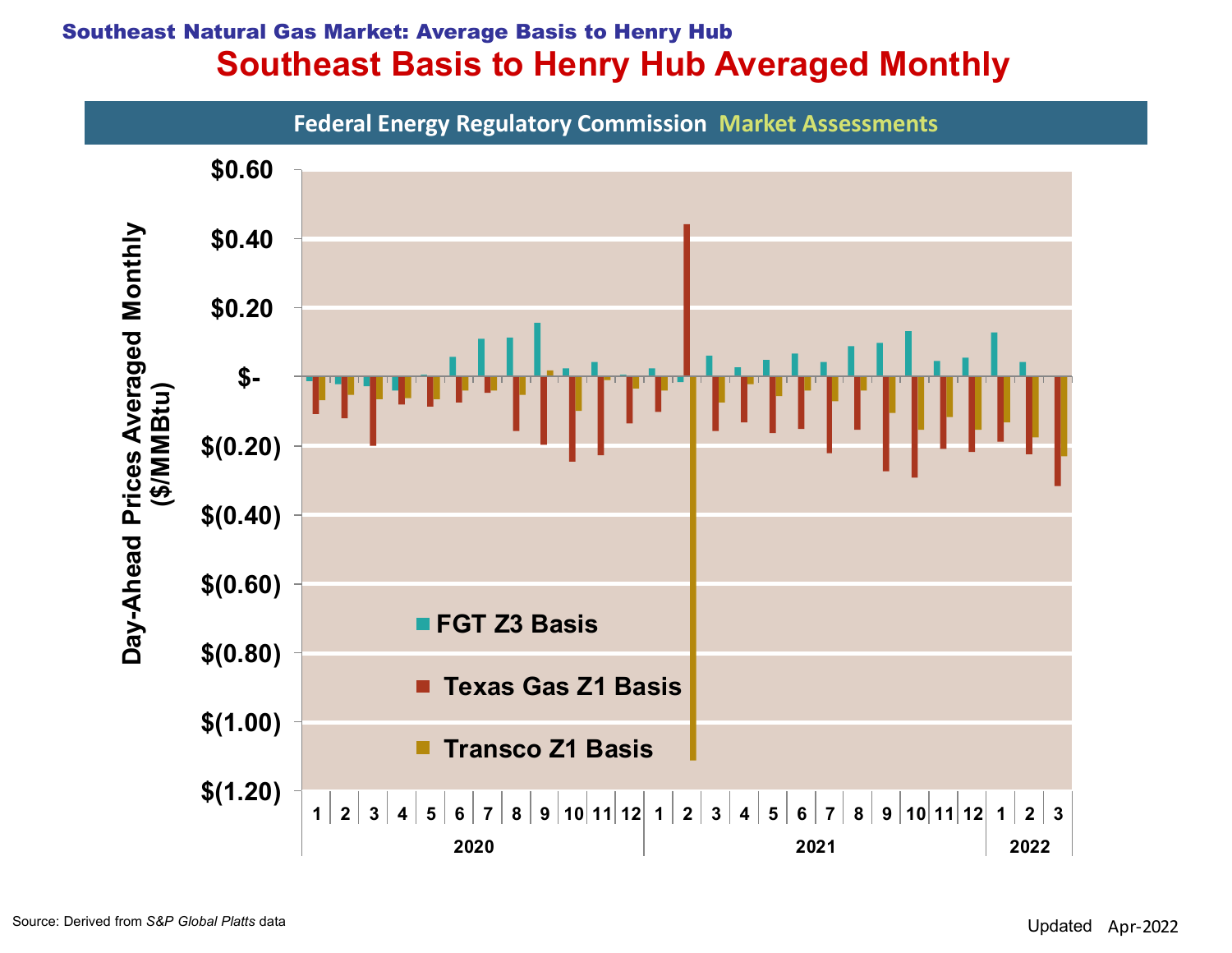## Daily Southeast Natural Gas Demand All Sectors Southeast Natural Gas Market: Gulf Coast Daily Demand